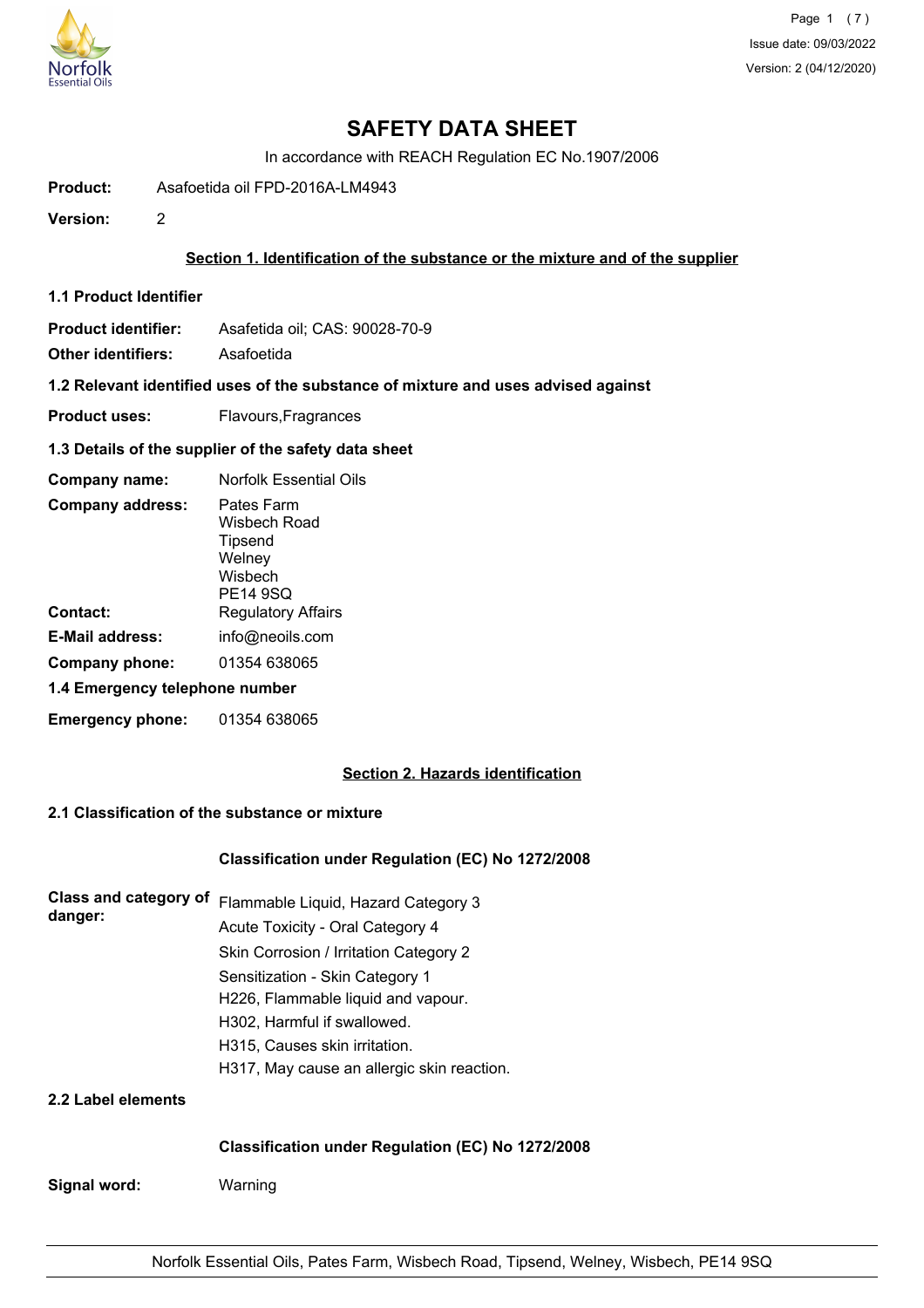

Page 2 (7) Issue date: 09/03/2022 Version: 2 (04/12/2020)

# **SAFETY DATA SHEET**

In accordance with REACH Regulation EC No.1907/2006

| <b>Product:</b>                     | Asafoetida oil FPD-2016A-LM4943 |                                                                                                                                                                                                                                                                                                                                                                                                                                                                                                                                                                                                                                                                                                                                                                                                                                                                                                                                                                                                                                                                                                                                                                                                                                                                                                                                                    |  |
|-------------------------------------|---------------------------------|----------------------------------------------------------------------------------------------------------------------------------------------------------------------------------------------------------------------------------------------------------------------------------------------------------------------------------------------------------------------------------------------------------------------------------------------------------------------------------------------------------------------------------------------------------------------------------------------------------------------------------------------------------------------------------------------------------------------------------------------------------------------------------------------------------------------------------------------------------------------------------------------------------------------------------------------------------------------------------------------------------------------------------------------------------------------------------------------------------------------------------------------------------------------------------------------------------------------------------------------------------------------------------------------------------------------------------------------------|--|
| <b>Version:</b>                     | $\overline{2}$                  |                                                                                                                                                                                                                                                                                                                                                                                                                                                                                                                                                                                                                                                                                                                                                                                                                                                                                                                                                                                                                                                                                                                                                                                                                                                                                                                                                    |  |
| <b>Hazard statements:</b>           |                                 | H226, Flammable liquid and vapour.<br>H302, Harmful if swallowed.<br>H315, Causes skin irritation.<br>H317, May cause an allergic skin reaction.                                                                                                                                                                                                                                                                                                                                                                                                                                                                                                                                                                                                                                                                                                                                                                                                                                                                                                                                                                                                                                                                                                                                                                                                   |  |
| <b>M</b> factor:                    |                                 | None                                                                                                                                                                                                                                                                                                                                                                                                                                                                                                                                                                                                                                                                                                                                                                                                                                                                                                                                                                                                                                                                                                                                                                                                                                                                                                                                               |  |
| Supplemental<br>Information:        |                                 | None                                                                                                                                                                                                                                                                                                                                                                                                                                                                                                                                                                                                                                                                                                                                                                                                                                                                                                                                                                                                                                                                                                                                                                                                                                                                                                                                               |  |
| <b>Precautionary</b><br>statements: |                                 | P210, Keep away from heat, sparks, open flames and hot surfaces. - No smoking.<br>P233, Keep container tightly closed.<br>P240, Ground/bond container and receiving equipment.<br>P241, Use explosion-proof electrical, ventilating and lighting equipment.<br>P242, Use only non-sparking tools.<br>P243, Take precautionary measures against static discharge.<br>P261, Avoid breathing vapour or dust.<br>P264, Wash hands and other contacted skin thoroughly after handling.<br>P270, Do not eat, drink or smoke when using this product.<br>P272, Contaminated work clothing should not be allowed out of the workplace.<br>P280, Wear protective gloves/eye protection/face protection.<br>P301/312, IF SWALLOWED: call a POISON CENTER or doctor/physician if you feel unwell.<br>P303/361/353, IF ON SKIN (or hair): Remove/take off immediately all contaminated clothing.<br>Rinse skin with water/shower.<br>P330, Rinse mouth.<br>P333/313, If skin irritation or rash occurs: Get medical advice/attention.<br>P362, Take off contaminated clothing and wash before reuse.<br>P370/378, In case of fire: Use carbon dioxide, dry chemical, foam for extinction.<br>P403/235, Store in a well-ventilated place. Keep cool.<br>P501, Dispose of contents/container to approved disposal site, in accordance with local<br>regulations. |  |
| Pictograms:                         |                                 |                                                                                                                                                                                                                                                                                                                                                                                                                                                                                                                                                                                                                                                                                                                                                                                                                                                                                                                                                                                                                                                                                                                                                                                                                                                                                                                                                    |  |
| 2.3 Other hazards                   |                                 |                                                                                                                                                                                                                                                                                                                                                                                                                                                                                                                                                                                                                                                                                                                                                                                                                                                                                                                                                                                                                                                                                                                                                                                                                                                                                                                                                    |  |
| <b>Other hazards:</b>               |                                 | None                                                                                                                                                                                                                                                                                                                                                                                                                                                                                                                                                                                                                                                                                                                                                                                                                                                                                                                                                                                                                                                                                                                                                                                                                                                                                                                                               |  |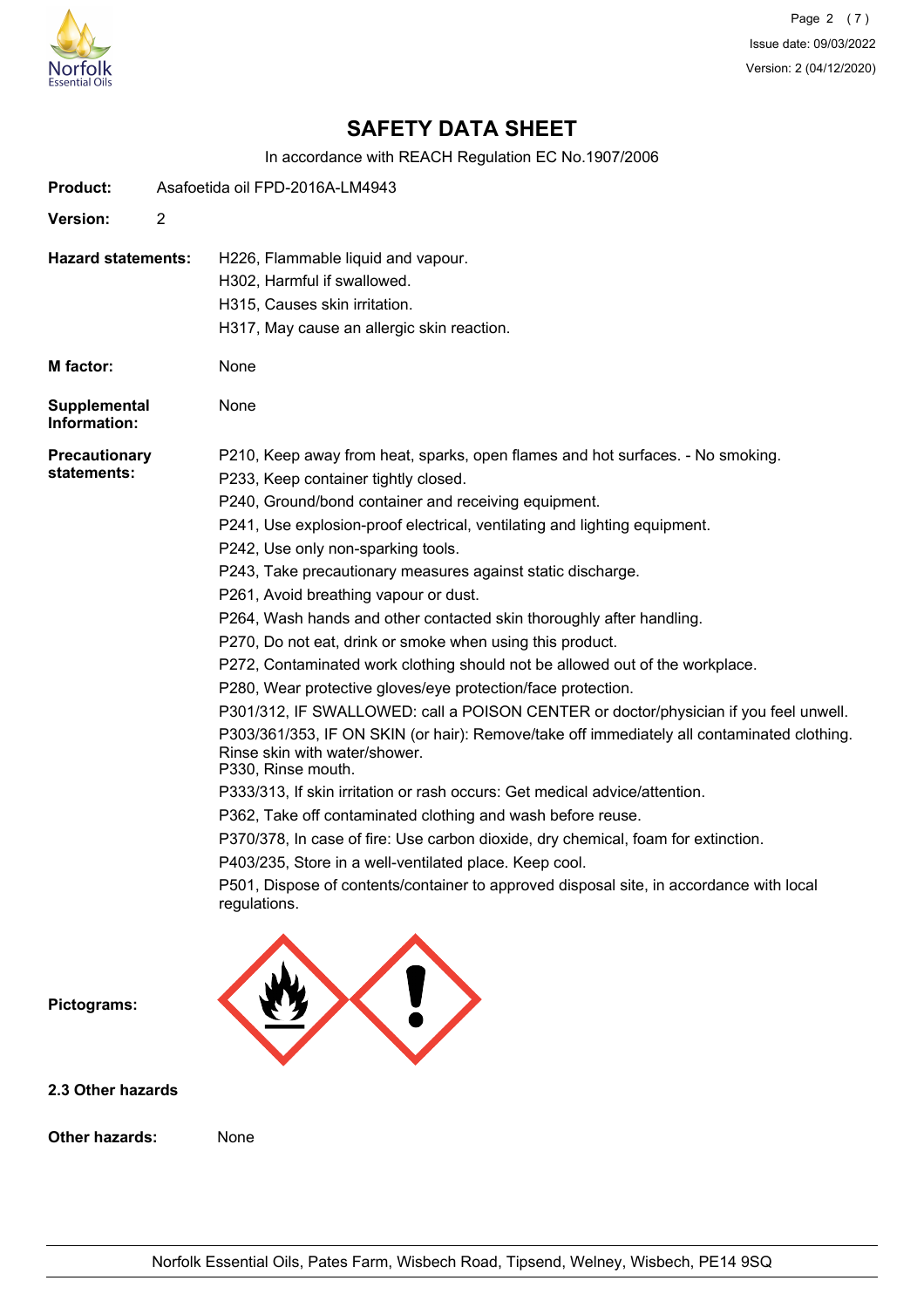

# **SAFETY DATA SHEET**

In accordance with REACH Regulation EC No.1907/2006

**Product:** Asafoetida oil FPD-2016A-LM4943

**Version:** 2

## **Section 3. Composition / information on ingredients**

#### **3.1 Substances**

**Product identifier:** Asafetida oil; CAS: 90028-70-9

#### **Contains:**

| <b>Name</b>            | CAS      | EC        | <b>REACH Registration</b><br>No. | $\%$     | Classification for  <br>(CLP) 1272/2008    |
|------------------------|----------|-----------|----------------------------------|----------|--------------------------------------------|
| <b>IGuaivi</b> acetate | 134-28-1 | 205-135-0 |                                  | $1 - 5%$ | Skin Irrit. 2-Eye Irrit. 2;<br>H315-H319 - |

## **Section 4. First-aid measures**

#### **4.1 Description of first aid measures**

**Inhalation:** Remove from exposure site to fresh air, keep at rest, and obtain medical attention. **Eye exposure:** Flush immediately with water for at least 15 minutes. Contact physician if symptoms persist. **Skin exposure:** IF ON SKIN (or hair): Remove/take off immediately all contaminated clothing. Rinse skin with water/shower. **Ingestion:** IF SWALLOWED: call a POISON CENTER or doctor/physician if you feel unwell.

## **4.2 Most important symptoms and effects, both acute and delayed**

Harmful if swallowed. Causes skin irritation. May cause an allergic skin reaction.

## **4.3 Indication of any immediate medical attention and special treatment needed**

None expected, see Section 4.1 for further information.

## **SECTION 5: Firefighting measures**

#### **5.1 Extinguishing media**

Suitable media: Carbon dioxide, Dry chemical, Foam.

## **5.2 Special hazards arising from the substance or mixture**

In case of fire, may be liberated: Carbon monoxide, Unidentified organic compounds.

## **5.3 Advice for fire fighters:**

In case of insufficient ventilation, wear suitable respiratory equipment.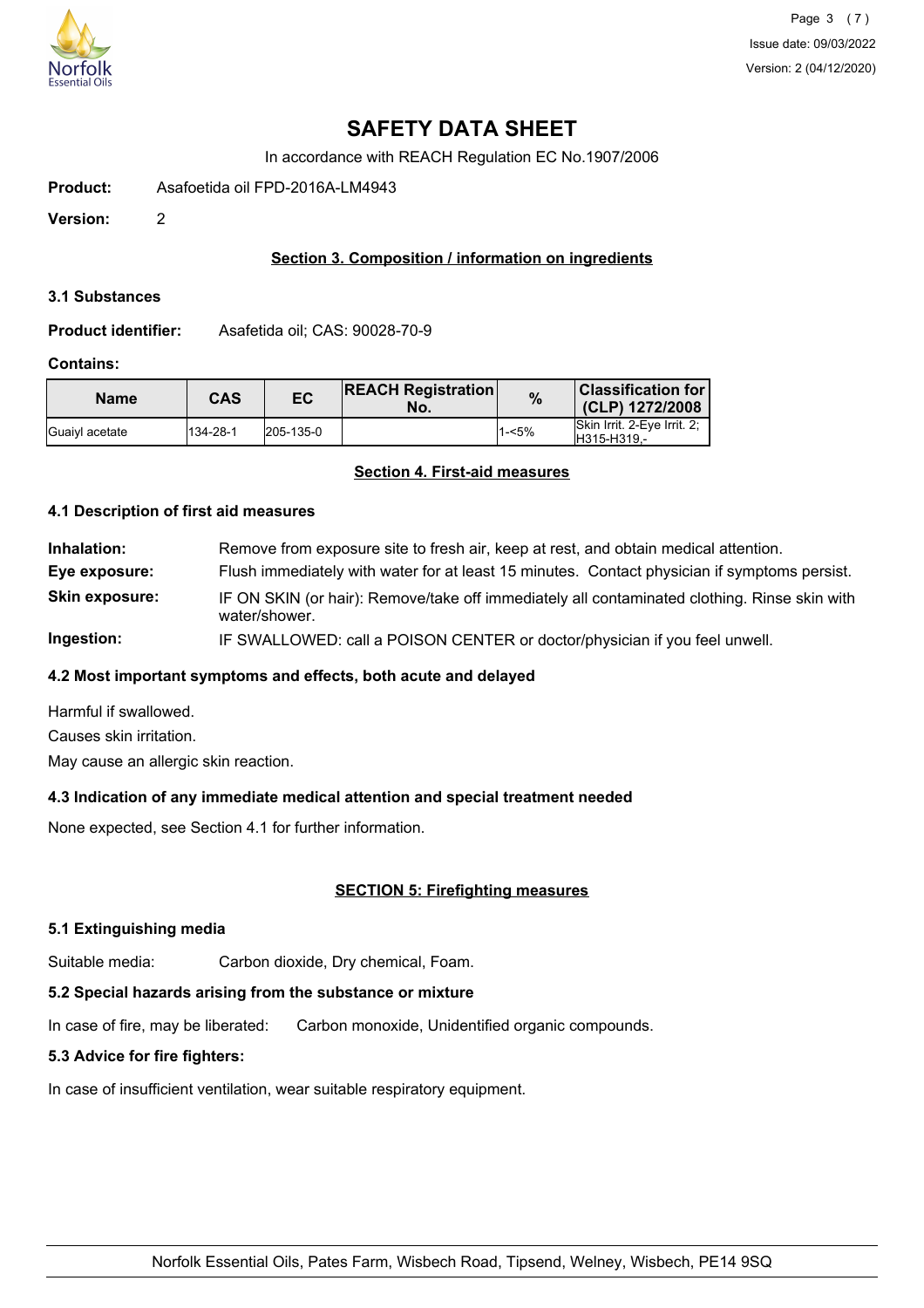

Page 4 (7) Issue date: 09/03/2022 Version: 2 (04/12/2020)

# **SAFETY DATA SHEET**

In accordance with REACH Regulation EC No.1907/2006

**Product:** Asafoetida oil FPD-2016A-LM4943

**Version:** 2

#### **Section 6. Accidental release measures**

#### **6.1 Personal precautions, protective equipment and emergency procedures:**

Avoid inhalation. Avoid contact with skin and eyes. See protective measures under Section 7 and 8.

#### **6.2 Environmental precautions:**

Keep away from drains, surface and ground water, and soil.

#### **6.3 Methods and material for containment and cleaning up:**

Remove ignition sources. Provide adequate ventilation. Avoid excessive inhalation of vapours. Contain spillage immediately by use of sand or inert powder. Dispose of according to local regulations.

#### **6.4 Reference to other sections:**

Also refer to sections 8 and 13.

## **Section 7. Handling and storage**

#### **7.1 Precautions for safe handling:**

Keep away from heat, sparks, open flames and hot surfaces. - No smoking. Do not eat, drink or smoke when using this product.

## **7.2 Conditions for safe storage, including any incompatibilities:**

Ground/bond container and receiving equipment. Use only non-sparking tools. Take precautionary measures against static discharge.

## **7.3 Specific end use(s):**

Flavours,Fragrances: Use in accordance with good manufacturing and industrial hygiene practices.

## **Section 8. Exposure controls/personal protection**

#### **8.1 Control parameters**

Workplace exposure limits: Not Applicable

#### **8.2 Exposure Controls**

#### **Eye / Skin Protection**

Wear protective gloves/eye protection/face protection

## **Respiratory Protection**

Under normal conditions of use and where adequate ventilation is available to prevent build up of excessive vapour, this material should not require special engineering controls. However, in conditions of high or prolonged use, or high temperature or other conditions which increase exposure, the following engineering controls can be used to minimise exposure to personnel: a) Increase ventilation of the area with local exhaust ventilation. b) Personnel can use an approved, appropriately fitted respirator with organic vapour cartridge or canisters and particulate filters. c) Use closed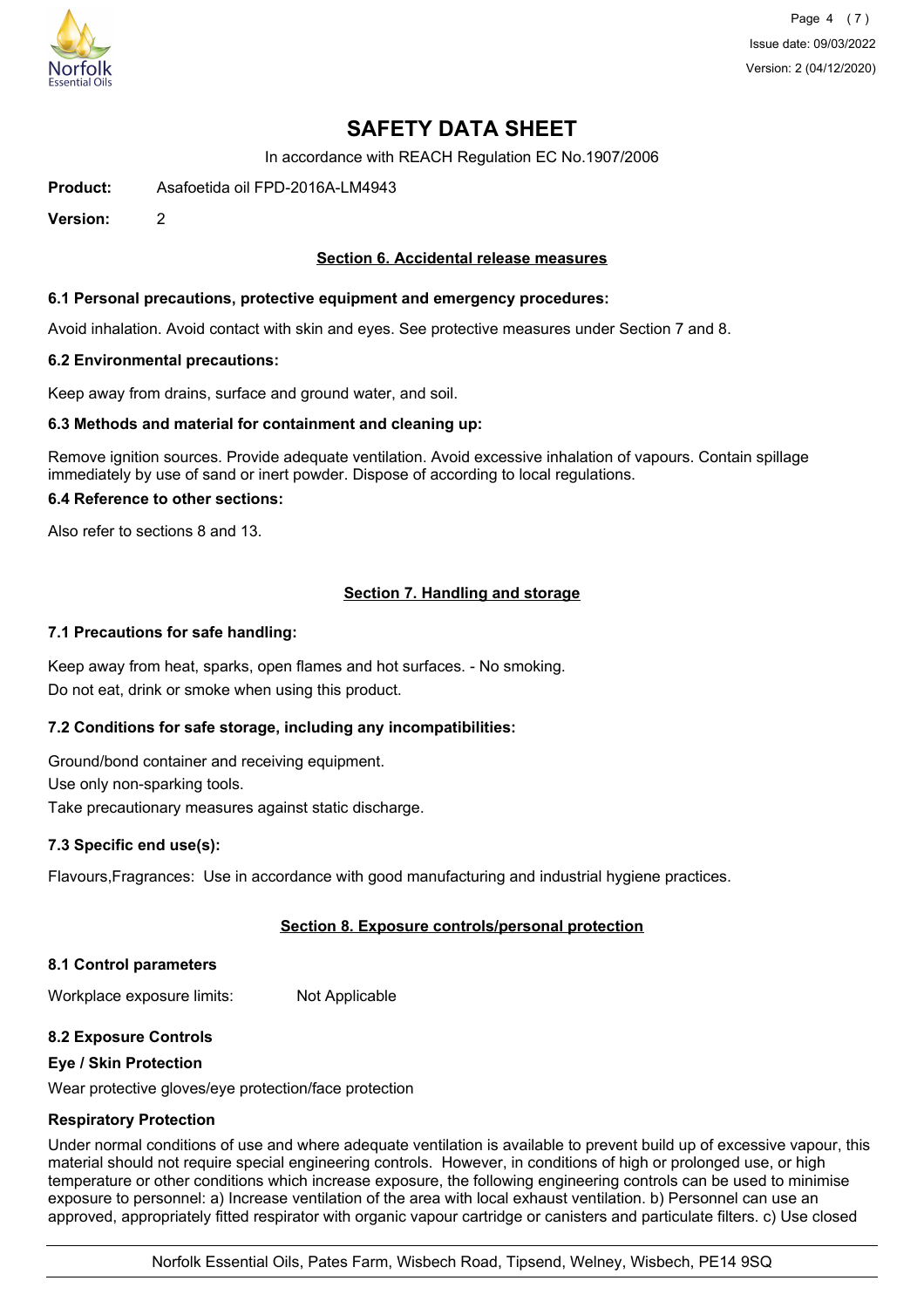

Page 5 (7) Issue date: 09/03/2022 Version: 2 (04/12/2020)

# **SAFETY DATA SHEET**

In accordance with REACH Regulation EC No.1907/2006

**Product:** Asafoetida oil FPD-2016A-LM4943

**Version:** 2

systems for transferring and processing this material.

Also refer to Sections 2 and 7.

#### **Section 9. Physical and chemical properties**

### **9.1 Information on basic physical and chemical properties**

| Appearance:                                   | Not determined                               |
|-----------------------------------------------|----------------------------------------------|
| Odour:                                        | Not determined                               |
| <b>Odour threshold:</b>                       | Not determined                               |
| pH:                                           | Not determined                               |
| Melting point / freezing point:               | Not determined                               |
| Initial boiling point / range:                | Not determined                               |
| Flash point:                                  | 51 °C                                        |
| <b>Evaporation rate:</b>                      | Not determined                               |
| Flammability (solid, gas):                    | Not determined                               |
| Upper/lower flammability or explosive limits: | Product does not present an explosion hazard |
| Vapour pressure:                              | Not determined                               |
| Vapour density:                               | Not determined                               |
| <b>Relative density:</b>                      | Not determined                               |
| Solubility(ies):                              | Not determined                               |
| Partition coefficient: n-octanol/water:       | Not determined                               |
| Auto-ignition temperature:                    | Not determined                               |
| <b>Decomposition temperature:</b>             | Not determined                               |
| <b>Viscosity:</b>                             | Not determined                               |
| <b>Explosive properties:</b>                  | Not expected                                 |
| <b>Oxidising properties:</b>                  | Not expected                                 |
| 9.2 Other information:                        | None available                               |

#### **Section 10. Stability and reactivity**

#### **10.1 Reactivity:**

Presents no significant reactivity hazard, by itself or in contact with water.

### **10.2 Chemical stability:**

Good stability under normal storage conditions.

#### **10.3 Possibility of hazardous reactions:**

Not expected under normal conditions of use.

#### **10.4 Conditions to avoid:**

Avoid extreme heat.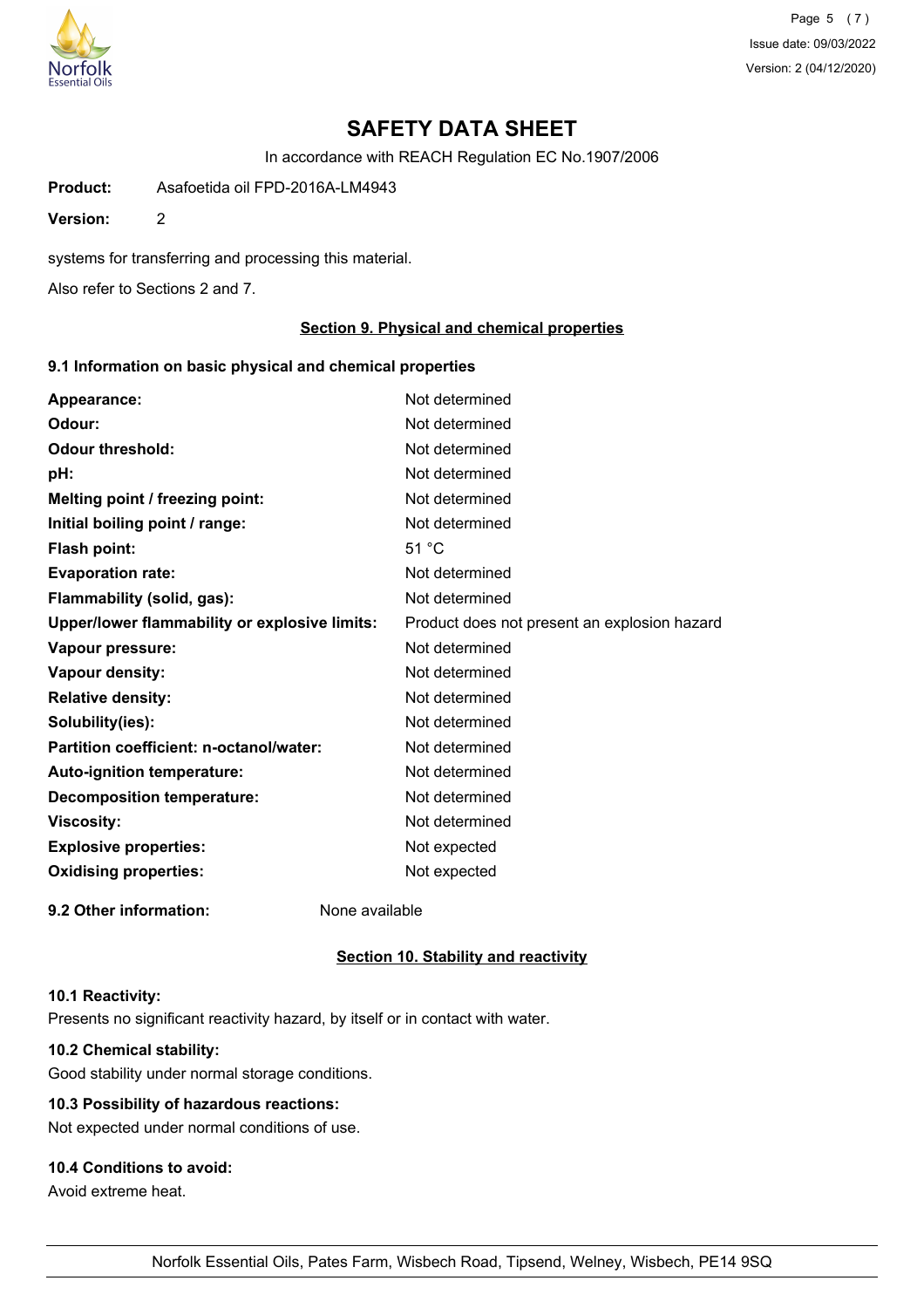

Page 6 (7) Issue date: 09/03/2022 Version: 2 (04/12/2020)

# **SAFETY DATA SHEET**

In accordance with REACH Regulation EC No.1907/2006

**Product:** Asafoetida oil FPD-2016A-LM4943

**Version:** 2

### **10.5 Incompatible materials:**

Avoid contact with strong acids, alkalis or oxidising agents.

#### **10.6 Hazardous decomposition products:**

Not expected.

### **Section 11. Toxicological information**

## **11.1 Information on toxicological effects**

| <b>Acute Toxicity:</b>             | Acute Toxicity - Oral Category 4                                 |
|------------------------------------|------------------------------------------------------------------|
| <b>Acute Toxicity Oral</b>         | 500 mg/kg                                                        |
| <b>Acute Toxicity Dermal</b>       | 2500 mg/kg                                                       |
| <b>Acute Toxicity Inhalation</b>   | Not Available                                                    |
| <b>Skin corrosion/irritation:</b>  | Skin Corrosion / Irritation Category 2                           |
| Serious eye damage/irritation:     | Based on available data the classification criteria are not met. |
| Respiratory or skin sensitisation: | Sensitization - Skin Category 1                                  |
| Germ cell mutagenicity:            | Based on available data the classification criteria are not met. |
| <b>Carcinogenicity:</b>            | Based on available data the classification criteria are not met. |
| <b>Reproductive toxicity:</b>      | Based on available data the classification criteria are not met. |
| <b>STOT-single exposure:</b>       | Based on available data the classification criteria are not met. |
| <b>STOT-repeated exposure:</b>     | Based on available data the classification criteria are not met. |
| <b>Aspiration hazard:</b>          | Based on available data the classification criteria are not met. |

#### **Information about hazardous ingredients in the mixture**

Not Applicable

Refer to Sections 2 and 3 for additional information.

## **Section 12. Ecological information**

| 12.1 Toxicity:                           | Not available |
|------------------------------------------|---------------|
| 12.2 Persistence and degradability:      | Not available |
| 12.3 Bioaccumulative potential:          | Not available |
| 12.4 Mobility in soil:                   | Not available |
| 12.5 Results of PBT and vPvB assessment: |               |

This substance does not meet the PBT/vPvB criteria of REACH, annex XIII.

**12.6 Other adverse effects:** Not available

## **Section 13. Disposal considerations**

#### **13.1 Waste treatment methods:**

Dispose of in accordance with local regulations. Avoid disposing into drainage systems and into the environment. Empty containers should be taken to an approved waste handling site for recycling or disposal.